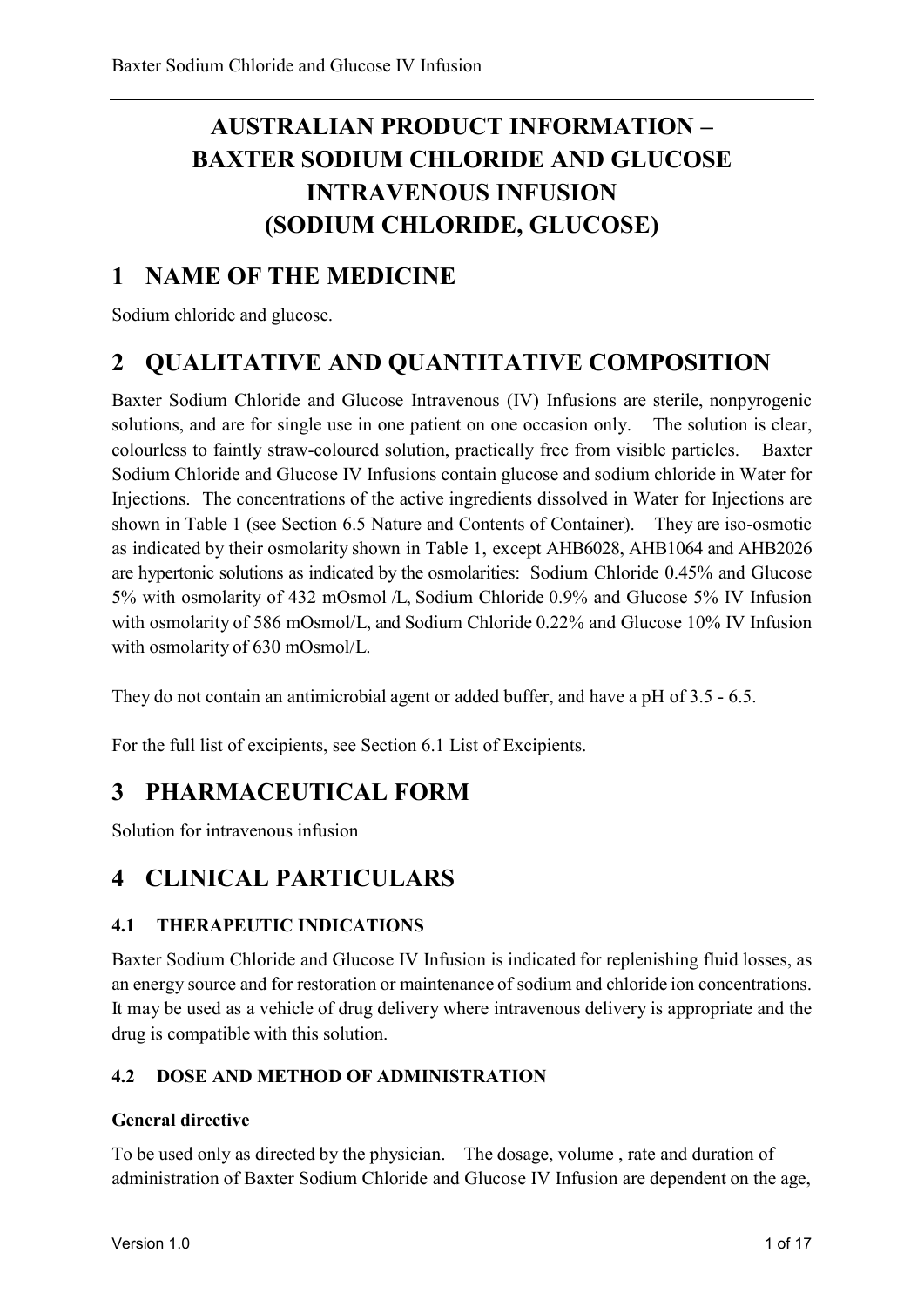weight, clinical condition of the patient, laboratory determinations and concomitant therapy. For patients with electrolyte and glucose abnormalities and for paediatric patients, consult a physician experienced in intravenous fluid therapy. Electrolyte supplementation may be indicated according to the clinical needs of the patient.

A gradual increase of flow rate should be considered when starting administration of glucose containing products.

Parenteral drug products should be inspected visually for particulate matter and discolouration prior to administration, whenever solution and container permit (see Section 4.4 Special Warnings and Precautions for Use). Do not administer Baxter Sodium Chloride and Glucose IV Infusion unless the solution is clear, colourless and free of particles, and the seals are intact.

Sterile and nonpyrogenic equipment must be used for intravenous administration. The equipment should be primed with the solution in order to prevent air embolism due to the residual air in the system. Use of an in-line filter is recommended during administration of all parenteral solutions.

Additives may be introduced before infusion or during infusion through the injection site. Additives may be incompatible. Check relevant literature for additive, solution and container compatibility prior to use. Complete information is not available. Those additives known to be incompatible should not be used. Consult with a pharmacist, if available.

Before adding a substance or medication, verify that it is soluble and/or stable in Baxter Sodium Chloride and Glucose IV Infusion and the pH range of Baxter Sodium Chloride and Glucose IV Infusion is appropriate.

If in the informed judgment of the physician, it is deemed advisable to introduce additives, aseptic technique must be used. Mix thoroughly and carefully when additives have been introduced. After addition, check for a possible colour change and/or the appearance of precipitates, insoluble complexes or crystals. Do not store solutions containing additives.

The product should be used once only. Any unused portion should be discarded. Do not reconnect partially used bags.

The osmolarity of a final admixed solution must be taken into account when peripheral administration is considered (see Table 1 in Section 6.5 Nature and Contents of Container for the products' osmolarity). Hyperosmolar solutions may cause venous irritation and phlebitis. Thus, any hyperosmolar solutions are recommended to be administered through a large central vein, for rapid dilution of the hypertonic solution. If hypertonic solutions are administered peripherally, a large arm vein should be used and, if possible, the injection site should be altered daily. Rapid infusion in peripheral arm veins may be harmful.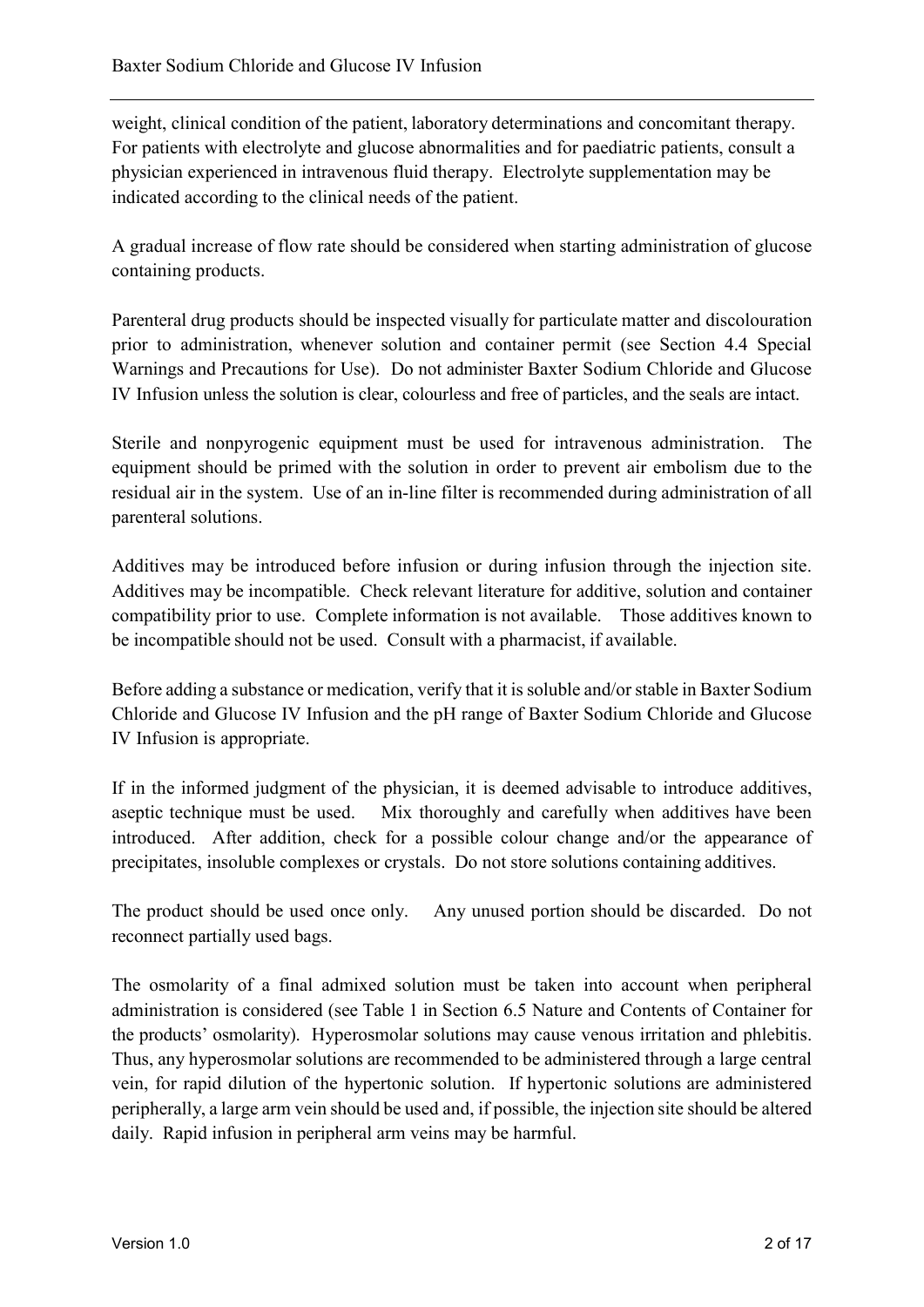#### **Direction for use of VIAFLEX plastic container**

Do not remove unit from over-wrap until ready for use. The inner bag maintains the sterility of the product.

*Warning:* Do not use plastic containers in series connections. Such use could result in embolism due to residual air being drawn from the primary container before administration of the fluid from the secondary container is completed.

Pressurising intravenous solutions contained in flexible plastic containers to increase flow rates can result in air embolism if the residual air in the container is not fully evacuated prior to administration.

Use of a vented intravenous administration set with the vent in the open position could result in air embolism. Vented intravenous administration sets with the vent in the open position should not be used with flexible plastic containers

*To open***:** Tear over-wrap down side at slit and remove solution container. Check solution for limpidity and absence of foreign matter. If solution is not clear or contains foreign matter, discard the solution. Some opacity of the VIAFLEX plastic container due to moisture absorption during the sterilisation process may be observed. This is normal and does not affect the solution quality or safety. The opacity will diminish gradually. Check for minute leaks by squeezing inner bag firmly. If leaks are found, discard solution as sterility may be impaired. If supplemental medication is desired, follow directions below.

*Preparation for administration***:** Baxter Sodium Chloride and Glucose IV Infusion is a sterile preparation. Thus, aseptic technique must be applied throughout the administration.

(1) Suspend container from eyelet support.

(2) Remove plastic protector from outlet port at the bottom of container.

(3) Attach administration set, use an aseptic method to set up the infusion.

#### **To add Medications:**

*Warning:* **Additives may be incompatible.** Check the Product Information Document(s) of the medication(s) prior to their addition to Baxter Sodium Chloride and Glucose IV Infusion.

*To add medication before solution administration*: Prepare medication site. Using syringe with 19 to 22 gauge needle, puncture resealable medication port and inject. Mix solution and medication thoroughly. For high density medication such as potassium chloride, squeeze ports while ports are upright and mix thoroughly.

*To add medication during solution administration*: Close clamp on the set. Prepare medication site. Using syringe with 19 to 22 gauge needle, puncture resealable medication port and inject. Remove container from IV pole and/or turn to upright position. Evacuate both ports by squeezing them while container is in the upright position. Mix solution and medication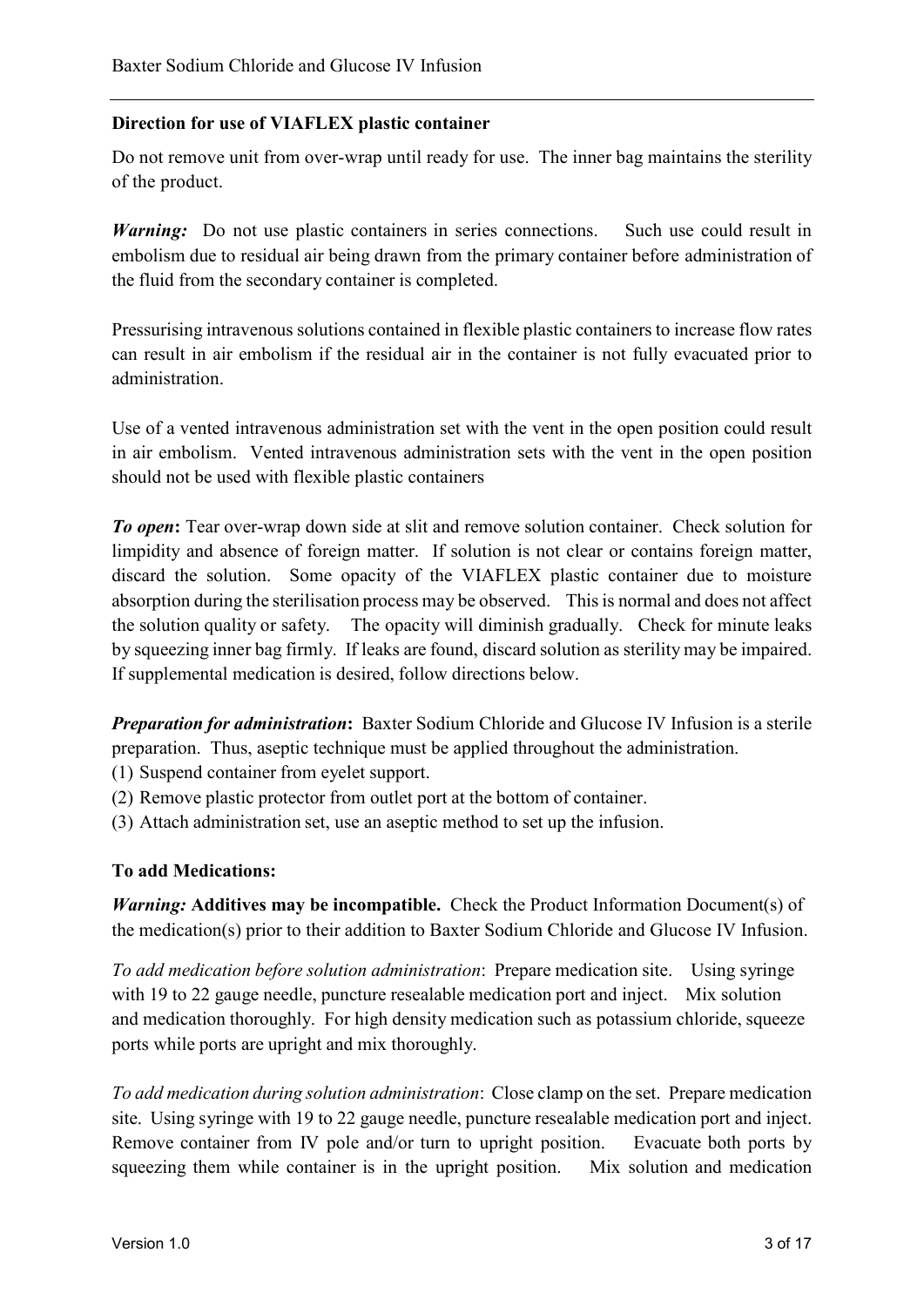thoroughly. Return container to in use position, re-open the clamp and continue administration.

#### **4.3 CONTRAINDICATIONS**

Baxter Sodium Chloride and Glucose IV Infusion is contraindicated in patients with the following medical conditions:

- known hypersensitivity to the product
- known allergy to corn or corn products, because cornstarch is used as raw material for glucose production
- cardiac failure including congestive heart failure
- lactacidosis
- uncontrolled diabetes
- clinically significant hyperglycaemia
- hyperkalaemia
- severe impairment of renal function
- bloating-ascitic syndrome in cirrhosis
- acute ischaemic stroke
- patients who have had a head trauma within 24 hours
- patients presenting with a clinical state in which there exists oedema with sodium retention, or with renal, hepatic or cardiac impairment with oedema, hypervolaemia, hypernatraemia.

Baxter Sodium Chloride and Glucose IV Infusion solutions containing ≤0.225% sodium chloride are contraindicated in patients presenting with severe hyponatraemia.

#### **4.4 SPECIAL WARNINGS AND PRECAUTIONS FOR USE**

#### **General**

The safety of the VIAFLEX plastic container used to contain the Baxter Sodium Chloride and Glucose IV Infusion preparations has been confirmed in tests with animals according to the USP biological tests for plastic container, as well as by tissue culture toxicity studies. Nevertheless, care should be exercised regarding a possible incompatibility outcomes resulted either from the interaction between the plastic container or active ingredients and the added therapeutic substances (see also Section 4.2. Dose and Method of Administration).

When used as a vehicle of intravenous drug delivery, the product information document of these drugs must be examined to ensure compatibility with Baxter Sodium Chloride and Glucose IV Infusion.

In a dilute condition, osmolarity/L is approximately the same as osmolality/kg. As shown in Table 1 (see Section 6.5 Nature and Contents of Container**)**, Sodium Chloride 0.9% and Glucose 5.0%, Sodium Chloride 0.45% and Glucose 5%, and Sodium Chloride 0.22% and Glucose 10% intravenous infusion solution are hypertonic as indicated by the osmolarities of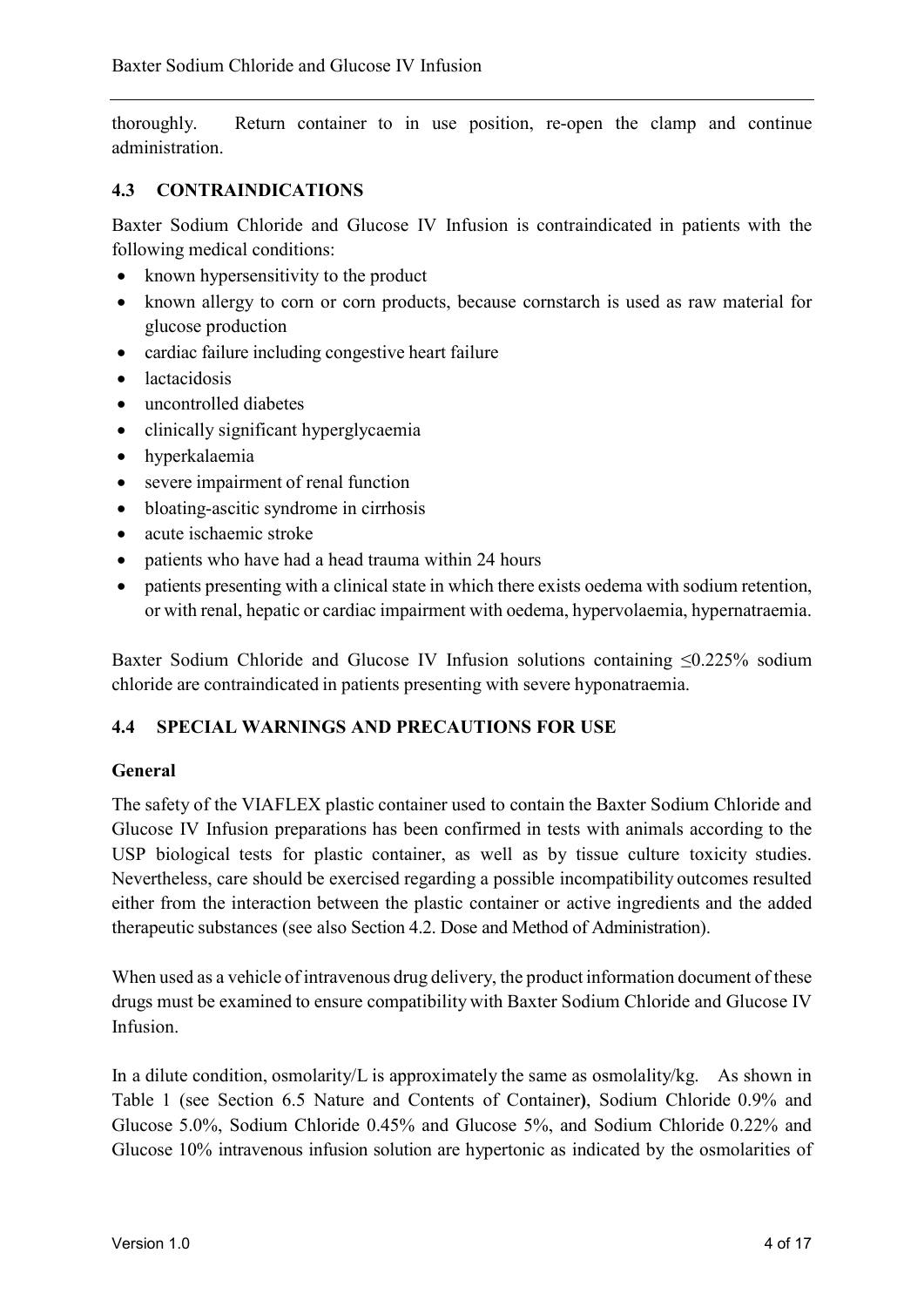586 mOsmol/L, 432 mOsmol/L and 630 mOsmol/L respectively, whilst the other strengths are isotonic.

The administration of substantially hypertonic solution may lead to a wide variety of complications. These include crenation (shrinkage) of red blood cells and general cellular dehydration.

The administration of Baxter Sodium Chloride and Glucose IV Infusion can cause fluid and/or solute overloading resulting in dilution of the serum electrolyte concentrations, over-hydration, congested states, or pulmonary oedema. The risk of dilution states is inversely proportional to the electrolyte concentrations of the injections. The risk of solute overload causing congested states with peripheral and pulmonary oedema is directly proportional to the electrolyte concentrations of the injections. Thus, caution must be exercised when administering Baxter Sodium Chloride and Glucose IV Infusion to patients with or at risk of:

- hypernatraemia
- hyperchloraemia
- metabolic acidosis
- hypervolaemia
- conditions that may cause sodium retention, fluid overload and oedema (central and peripheral), for example: hypertension, heart failure including congestive heart failure, peripheral or pulmonary oedema, impaired renal function, pre-eclampsia or other conditions associated with sodium retention.

Similarly, care should be exercised with the administration of these products to patients receiving corticosteroids or corticotropin, because of a potential sodium and water retention.

Patients receiving fluid replacement therapy should be monitored as fluid and electrolyte disturbances such as hyponatraemia and hypokalaemia may occur. Excessive administration of Baxter Sodium Chloride and Glucose IV Infusion without addition of potassium may result in significant hypokalaemia. Prolonged therapy should be monitored for changes in fluid balance, electrolyte concentration and acid-base balance.

Rapid correction of hyponatraemia and hypernatraemia is potentially dangerous (risk of serious neurologic complications). Dosage, rate and duration of administration should be determined by a physician experienced in intravenous fluid therapy.

Baxter Sodium Chloride and Glucose IV Infusion should be used with caution in patients with thiamine deficiency, hypophosphataemia and diabetes mellitus (see Section 5.4 Interactions with Other Medicines and Other Forms of Interactions).

#### **Hypersensitivity reactions**

Hypersensitivity/infusion reactions, including anaphylaxis, have been reported with Baxter Sodium Chloride and Glucose IV Infusion (see Section 4.8 Adverse Effects). If signs or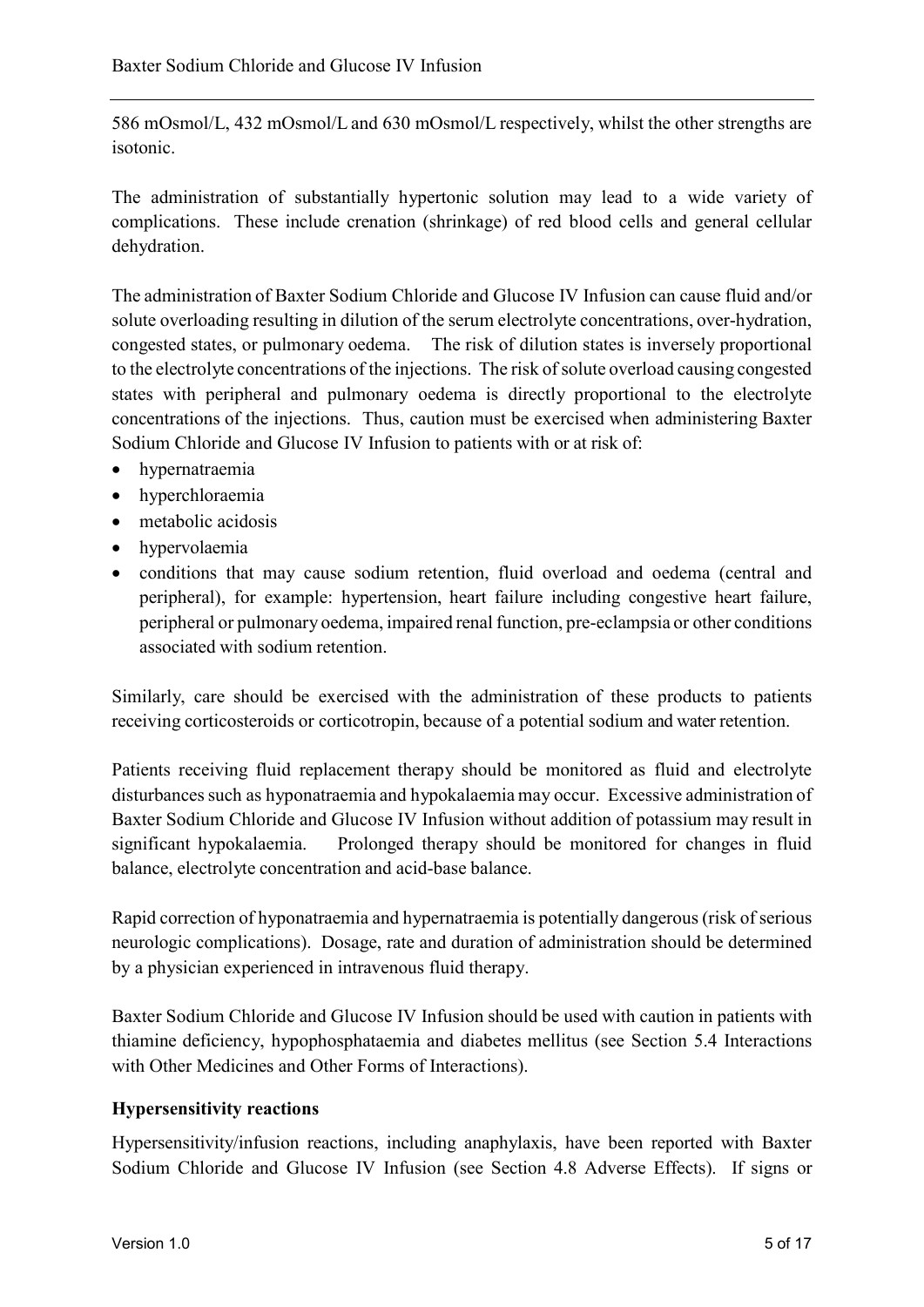symptoms of hypersensitivity/infusion reactions develop, stop the infusion immediately. Appropriate therapeutic countermeasures must be instituted as clinically indicated.

### **Hyponatraemia**

Glucose intravenous infusions are usually isotonic solutions. In the body, however, glucose containing fluids can become extremely physiologically hyptonic due to rapid glucose metabolisation. Monitoring of serum sodium is particularly important for hypotonic fluids. Depending on the tonicity of the solution, the volume and rate of infusion, and depending on a patient's underlying clinical condition and capability to metabolise glucose, intravenous administration of glucose can cause electrolyte disturbances, most importantly hypo- or hyperosmotic hyponatraemia.

The infusion of solutions with sodium concentrations  $\leq 0.9\%$  may result in hyponatraemia, which may warrant close clinical monitoring. Hyponatraemia can lead to acute hyponatraemic encephalopathy (cerebral oedema) characterised by headache, nausea, seizures, lethargy and vomiting which can lead to coma and death. Patients with brain oedema are at particular risk of severe, irreversible and life-threatening brain injury. Acute symptomatic hyponatraemic encephalopathy is considered a medical emergency.

High volume infusion must be used under specific monitoring in patients with cardiac or pulmonary failure, and in patients with non-osmotic vasopressin release (including SIADH), due to the risk of hospital-acquired hyponatraemia.

The risk of hyponatraemia is increased in children, elderly patients, women, postoperatively, in patients with psychogenic polydipsia and in patients treated with medications that increase the risk of hyponatraemia (such as certain antiepileptic and psychotropic medications), see section 4.5 Interactions with Other Medicines and Other Forms of Interactions.

The risk of developing hyponatraemic encephalopathy is increased, for example, in paediatric patients, women (in particular, premenopausal women), in patients with hypoxemia and in patients with underlying central nervous system disease.

The infusion of hypotonic fluids together with the non-osmotic secretion of ADH may also result in hyponatraemia.

## **Hypokalaemia**

The infusion of Baxter Sodium Chloride and Glucose IV Infusion may result in hypokalaemia. Baxter Sodium Chloride and Glucose IV Infusion should be used with particular caution in patients with or at risk of hypokalaemia, close clinical monitoring may be warranted in patients with, but not limited to:

- metabolic alkalosis
- thyrotoxic periodic paralysis, administration of intravenous glucose has been associated in aggravating hypokalaemia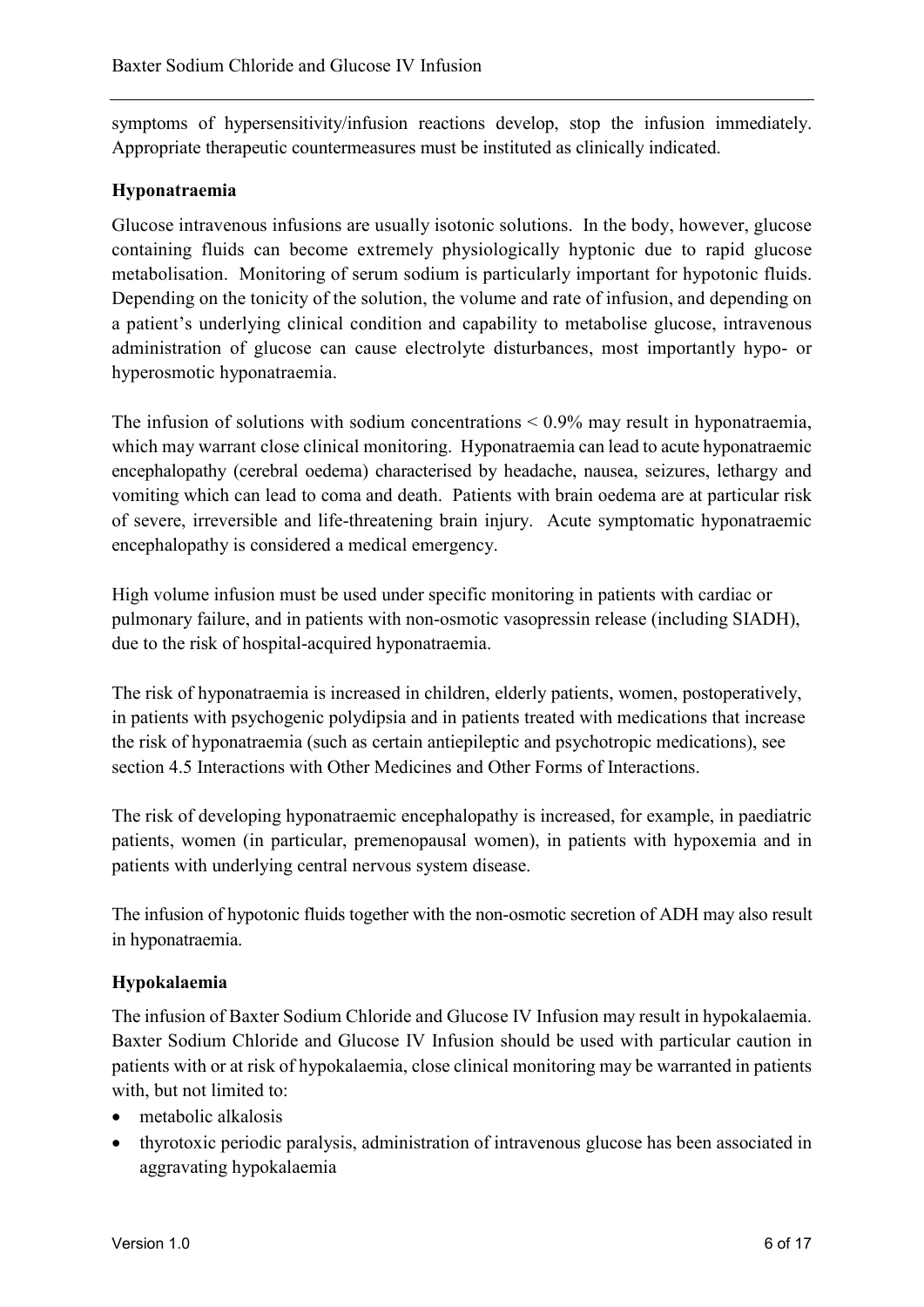- increased gastrointestinal losses (e.g. diarrhoea, vomiting)
- prolonged low potassium diet
- primary hyperaldosteronism
- medication and treatments that increase the risk of hypokalaemia (e.g. diuretics, beta-2 agonist, or insulin).

#### **Risk of hypo-/hyper-osmolality, serum electrolytes and water imbalance**

Depending on the volume and rate of infusion and depending on a patient's underlying clinical condition and capability to metabolise glucose, intravenous administration of Baxter Sodium Chloride and Glucose IV Infusion can cause:

- hypoosmolality
- hyperosmolality, osmotic diuresis and dehydration
- electrolyte disturbances such as hyponatraemia, hypokalaemia, hypophosphataemia and hypomagnesaemia
- acid-base imbalance
- overhydration/hypervolaemia and congested states, including central (e.g. pulmonary congestion) and peripheral oedema
- an increase in serum glucose concentration is associated with an increase in serum osmolality. Osmotic diuresis associated with hyperglycaemia can result in or contribute to the development of dehydration and electrolyte losses.

Clinical evaluation and periodic laboratory determinations may be necessary to monitor changes to fluid balance, electrolyte concentrations, and acid-base balance during prolonged parenteral therapy or whenever the condition of the patient or the rate of administration warrants such evaluation.

#### **Hyperglycaemia**

Rapid administration of glucose solutions may produce substantial hyperglycaemia and hyperosmolar syndrome. In order to avoid hyperglycaemia the infusion rate should not exceed the patient's ability to utilise glucose. To reduce the risk of hyperglycaemia-associated complications, the infusion rate must be adjusted and/or insulin administered if blood glucose levels exceed levels considered acceptable for the individual patient.

Intravenous glucose should be administered with caution in patients with, but not limited to:

- impaired glucose tolerance (such as in diabetes mellitus, renal impairment, or in the presence of sepsis, trauma, or shock)
- severe malnutrition (risk of precipitating a refeeding syndrome)
- thiamine deficiency (risk of severe lactic acidosis due to impaired oxidative metabolism of pyruvate)
- water and electrolyte disturbances that could be aggravated by increased glucose and/or free water load.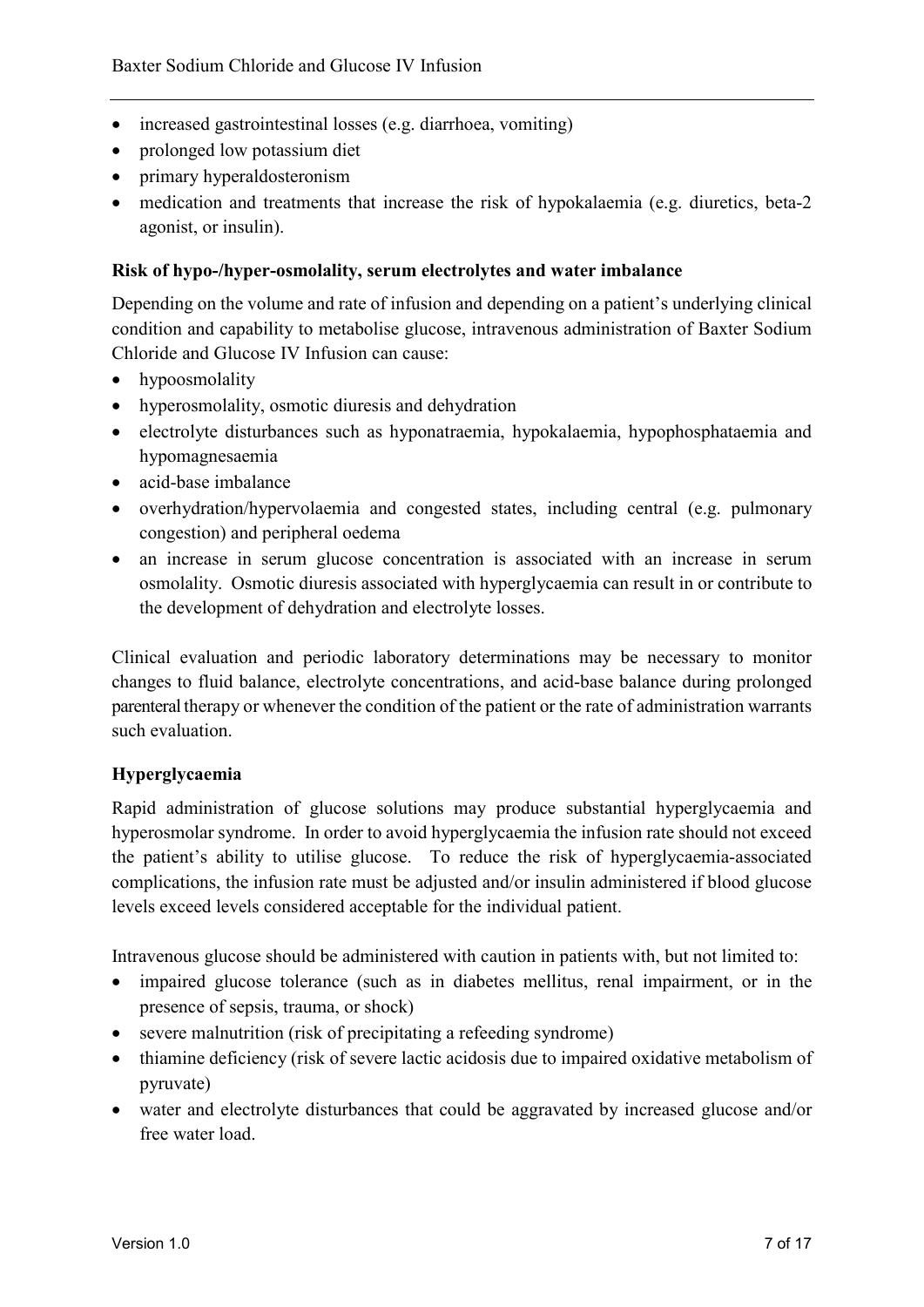Other groups of patients in whom Baxter Sodium Chloride and Glucose IV Infusion should be used with caution include:

- patients with ischaemic stroke. Hyperglycaemia has been implicated in increasing cerebral ischaemic brain damage and impairing recovery after acute ischaemic strokes
- patients with severe traumatic brain injury. Early hyperglycaemia has been associated with poor outcomes in patients with severe traumatic brain injury
- newborns (see Paediatric use).

Prolonged intravenous administration of glucose and associated hyperglycaemia may result in decreased rates of glucose-stimulated insulin secretion.

### **Refeeding syndrome**

Refeeding severely undernourished patients may result in the refeeding syndrome that is characterised by the shift of potassium, phosphorus, and magnesium intracellularly as the patient becomes anabolic. Thiamine deficiency and fluid retention may also develop. Careful monitoring and slowly increasing nutrient intake while avoiding overfeeding can prevent these complications.

#### **Use in patients with or at risk of severe renal impairment**

Baxter Sodium Chloride and Glucose IV Infusion should be administered with particular caution, to patients with or at risk of (severe) renal impairment. In such patients, administration of Baxter Sodium Chloride and Glucose IV Infusion may result in sodium retention and/or fluid overload.

#### **Blood**

Baxter Sodium Chloride and Glucose IV Infusion should not be administered simultaneously with blood through the same administration set because of the possibility of pseudoagglutination or haemolysis.

#### **Risk of air embolism**

Do not connect flexible plastic containers in series in order to avoid air embolism due to possible residual air contained in the primary container.

Pressurising intravenous solutions contained in flexible plastic containers to increase flow rates can result in air embolism if the residual air in the container is not fully evacuated prior to administration.

Use of a vented intravenous administration set with the vent in the open position could result in air embolism. Vented intravenous administration sets with the vent in the open position should not be used with flexible plastic containers.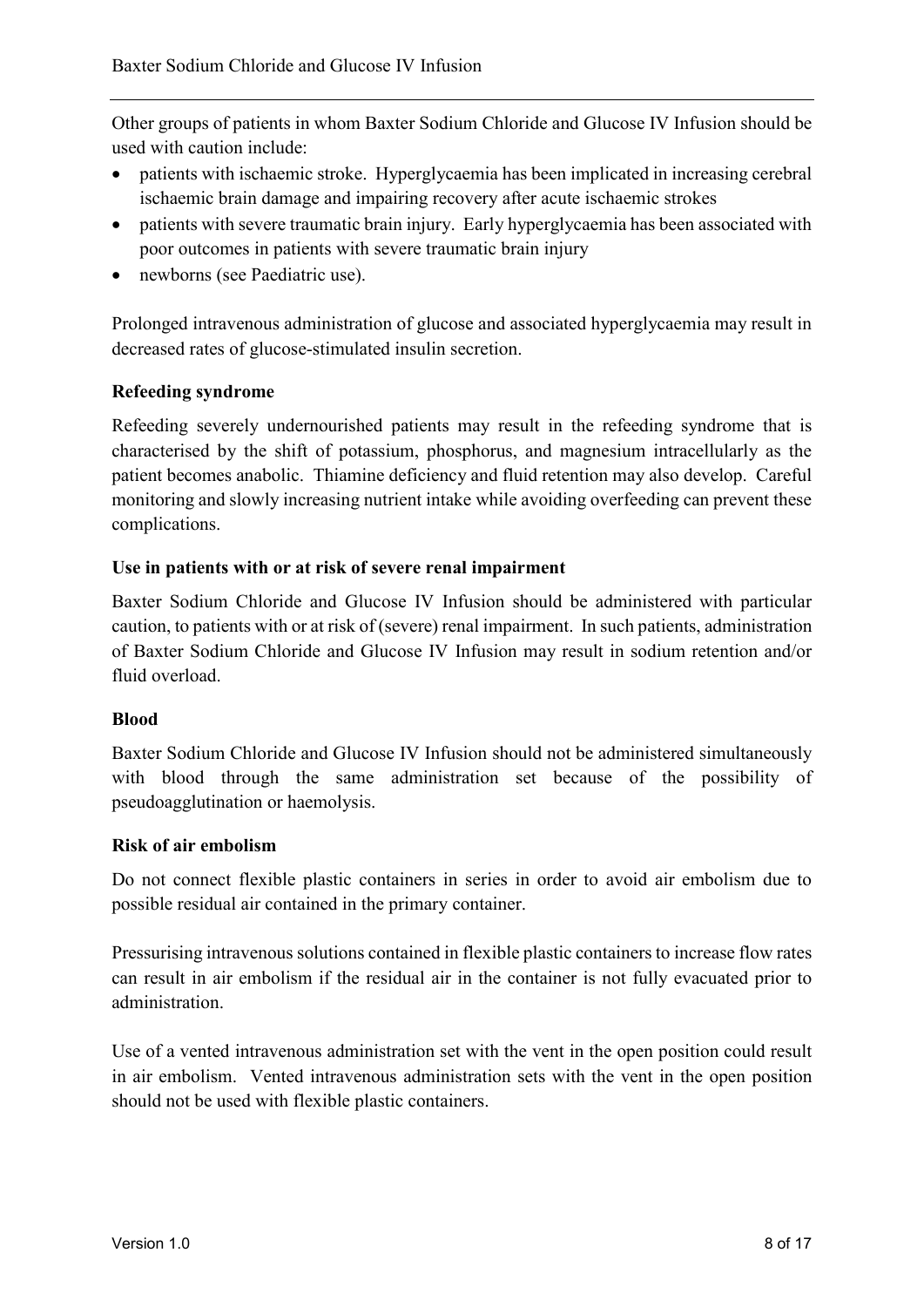#### **Use in the elderly**

When selecting the type of infusion solution and the volume/rate of infusion for a geriatric patient, consider that geriatric patients are generally more likely to have cardiac, renal, hepatic, and other diseases or concomitant drug therapy.

### **Paediatric use**

Neonates, especially those born premature and with low birth weight, are at increased risk of developing hypo- or hyperglycaemia and therefore need close monitoring during treatment with intravenous glucose solutions to ensure adequate glycaemic control in order to avoid potential long term adverse effects. Hypoglycaemia in the neonate can cause prolonged seizures, coma and brain damage. Hyperglycaemia has been associated with cerebral injury, including intraventricular haemorrhage, late onset bacterial and fungal infection, retinopathy of prematurity, necrotising enterocolitis, increased oxygen requirements, bronchopulmonary dysplasia, prolonged length of hospital stay, and death.

Infants and children may have an impaired ability to regulate fluid and electrolytes. Fluid replacement therapy (including plasma electrolyte concentrations) should be closely monitored in these populations as fluid and electrolyte disturbances (such as hyponatraemia and hypokalaemia) may occur.

Children (including neonates and older children) are at increased risk of developing hyponatraemia as well as developing hyponatraemic encephalopathy. For this reason, intravenous infusions containing ≤0.225% sodium chloride are generally not recommended for use in children. The infusion of hypotonic fluids together with the non-osmotic secretion of ADH may also result in hyponatraemia. Hyponatraemia can lead to acute hyponatraemic encephalopathy (cerebral oedema) characterised by headache, nausea, seizures, lethargy and vomiting which can lead to coma and death. Patients with brain oedema are at particular risk of severe, irreversible and life-threatening brain injury. Acute symptomatic hyponatraemic encephalopathy is considered a medical emergency.

Rapid correction of hyponatraemia is potentially dangerous (risk of serious neurologic complications). Dosage, rate, and duration of administration should be determined by a physician experienced in paediatric intravenous fluid therapy.

#### **Effects on laboratory tests**

The effect of this medicine on laboratory tests has not been established.

## **4.5 INTERACTIONS WITH OTHER MEDICINES AND OTHER FORMS OF INTERACTIONS**

Baxter Sodium Chloride and Glucose IV Infusion should not be administered simultaneously with blood preparation through the same administration set, because of the possibility of pseudo-agglutination or haemolysis.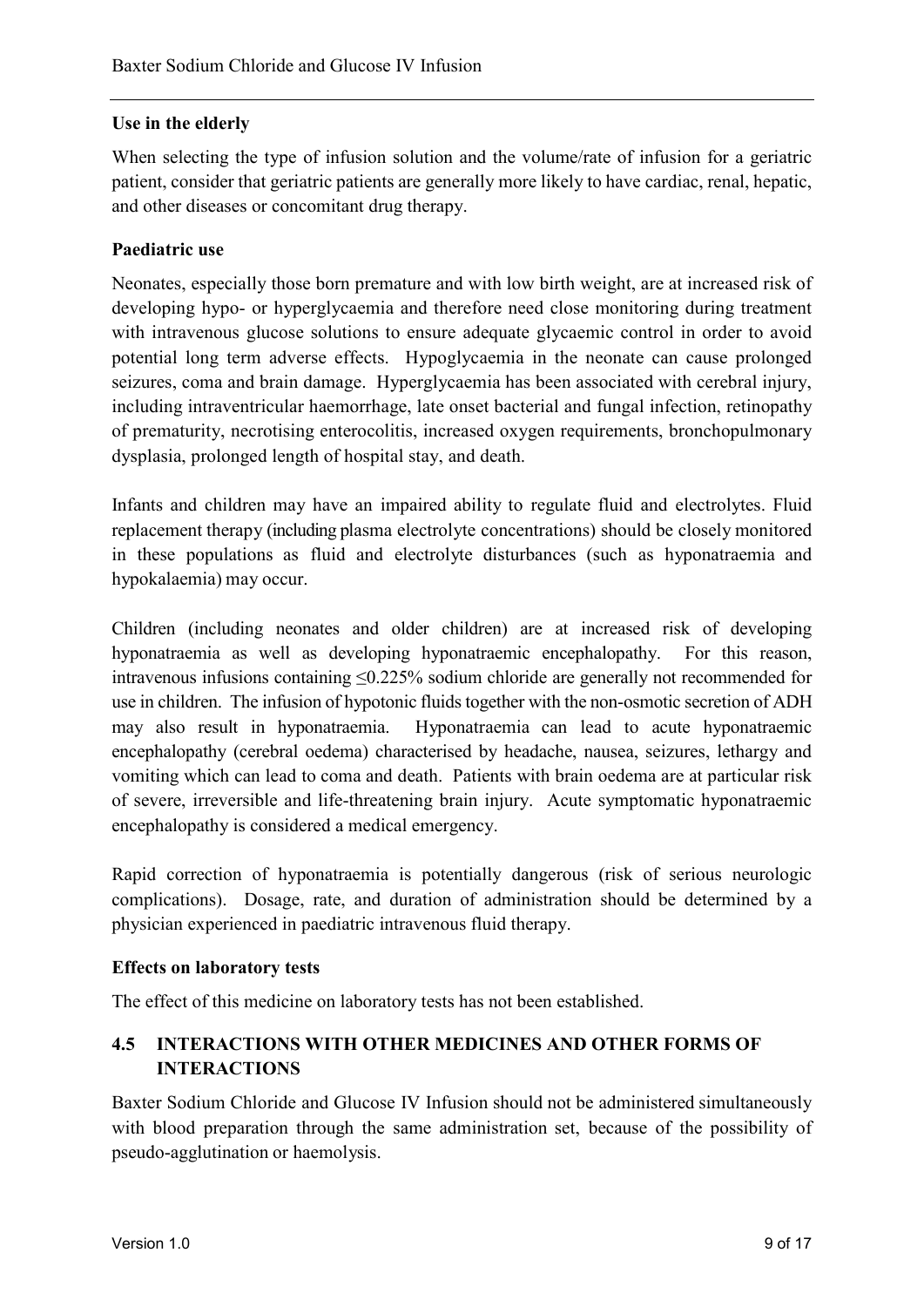If using this solution to administer drugs, the Product Information document(s) of such drug(s) must be reviewed to ensure compatibility, including pH and ion concentrations, with the solution.

Both the glycaemic effects of Baxter Sodium Chloride and Glucose IV Infusion and its effects on water and electrolyte balance should be taken into account when using these products in patients treated with other substances that affect glycaemic control, or fluid and/or electrolyte balance.

Caution is advised in patients treated with lithium. Renal sodium and lithium clearance may be decreased during administration of Baxter Sodium Chloride and Glucose IV Infusion and can result in increased lithium levels.

Caution is advised when administering Baxter Sodium Chloride and Glucose IV Infusion to patients treated with drugs leading to an increased vasopressin effect. The below listed drugs increase the vasopressin effect, leading to reduced renal electrolyte free water excretion and may increase the risk of hyponatraemia following treatment with IV fluids. (see section 4.4 Special Warnings and Precautions for Use and section 4.8 Adverse Reactions (Undesirable Effects)):

- Drugs stimulating vasopressin release such as chlorpropamide, clofibrate, carbamazepine, vincristine, selective serotonin reuptake inhibitors (SSRIs), 3.4-methylenedioxy-Nmethamphetamine, ifosfamide, antipsychotics, opioids.
- Drugs potentiating vasopressin action such as chlorpropamide, non-steroidal antiinflammatories (NSAIDS), cyclophosphamide.
- Vasopressin analogues such as desmopressin, oxytocin, vasopressin, terlipressin.

Caution is advised when administering Baxter Sodium Chloride and Glucose IV Infusion to patients treated with drugs that may increase the risk of hyponatraemia, such as diuretics and antiepileptics (e.g. oxcarbazepine).

Caution should also be exercised with the administration of Baxter Sodium Chloride and Glucose IV Infusion to patients receiving corticosteroids or corticotropin, because of a potential sodium and water retention.

## **4.6 FERTILITY, PREGNANCY AND LACTATION**

#### **Effects on fertility**

No data available.

#### **Use in pregnancy (Category C)**

Animal reproduction studies have not been conducted with Baxter Sodium Chloride and Glucose IV Infusion. It is also not known whether these dosage forms can cause foetal harm when administered to a pregnant woman or can affect reproduction capacity.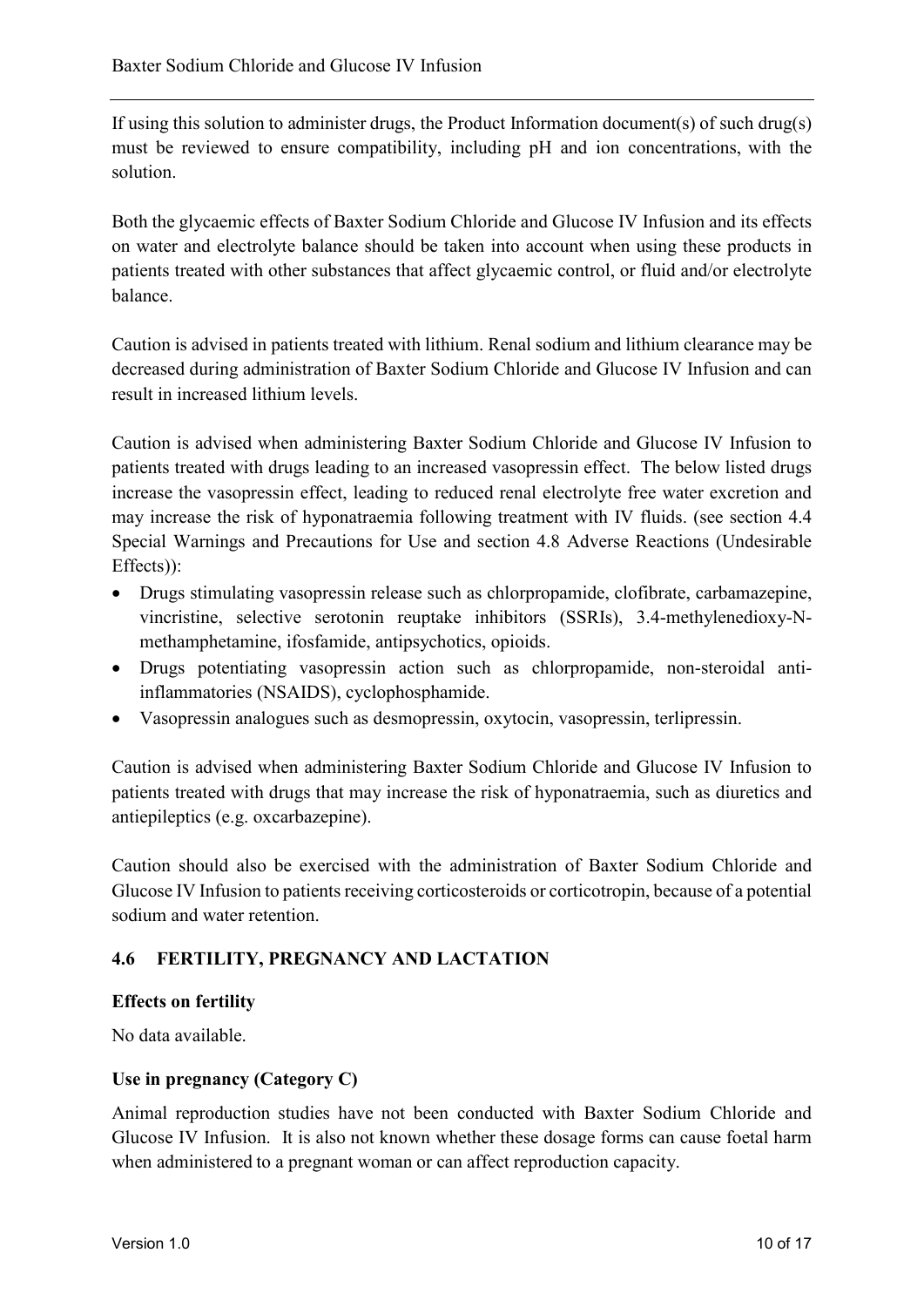Intrapartum maternal intravenous glucose infusion may result in foetal hyperglycaemia and metabolic acidosis as well as rebound neonatal hypoglycaemia due to foetal insulin production.

Physicians should carefully consider the potential risks and benefits for each specific patient before administering Baxter Sodium Chloride and Glucose IV Infusion.

#### **Use in lactation**

Safety in lactation has not been established. Use this product in a nursing woman only when it is clearly needed and the potential benefits outweigh the potential risks to the baby.

#### **4.7 Effects on ability to drive and use machines**

The effects of this medicine on a person's ability to drive and use machines were not assessed as part of its registration.

#### **4.8 Adverse effects (Undesirable effects)**

Adverse effects of sodium salts are attributable to electrolyte imbalances from excess sodium. Retention of excess sodium in the body can lead to accumulation of extracellular fluid to maintain normal plasma osmolality, which may result in pulmonary and peripheral oedema with their consequent effects.

Hypernatraemia rarely occurs with therapeutic doses of sodium chloride, but may occur after inappropriate intravenous administration of hypertonic saline. The most serious consequence of this is dehydration of the brain causing somnolence and confusion, progressing to convulsion, coma and ultimately respiratory failure and death. Other symptoms include thirst, reduced salivation and lachrymation, fever, tachycardia, hypertension, headache, dizziness, restlessness, weakness and irritability.

Metabolism and nutrition disorders: hyponatraemia, which could lead to death, have been reported.

Adverse reactions which may occur because of the solution (e.g. contamination), additive drugs or the technique of administration include fever response (due to possible introduction of pyrogens), infection at the site of injection, local pain or reaction, vein irritation, venous thrombosis or phlebitis extending from the site of injection, extravasation and hypervolaemia.

Anaphylactic reactions, hypersensitivity and chills have also been reported.

If an adverse reaction does occur, discontinue the infusion, evaluate the patient, institute appropriate therapeutic countermeasures and save the remainder of the fluid for examination if deemed necessary. The nature of any additive should be considered in the event of other undesirable effects.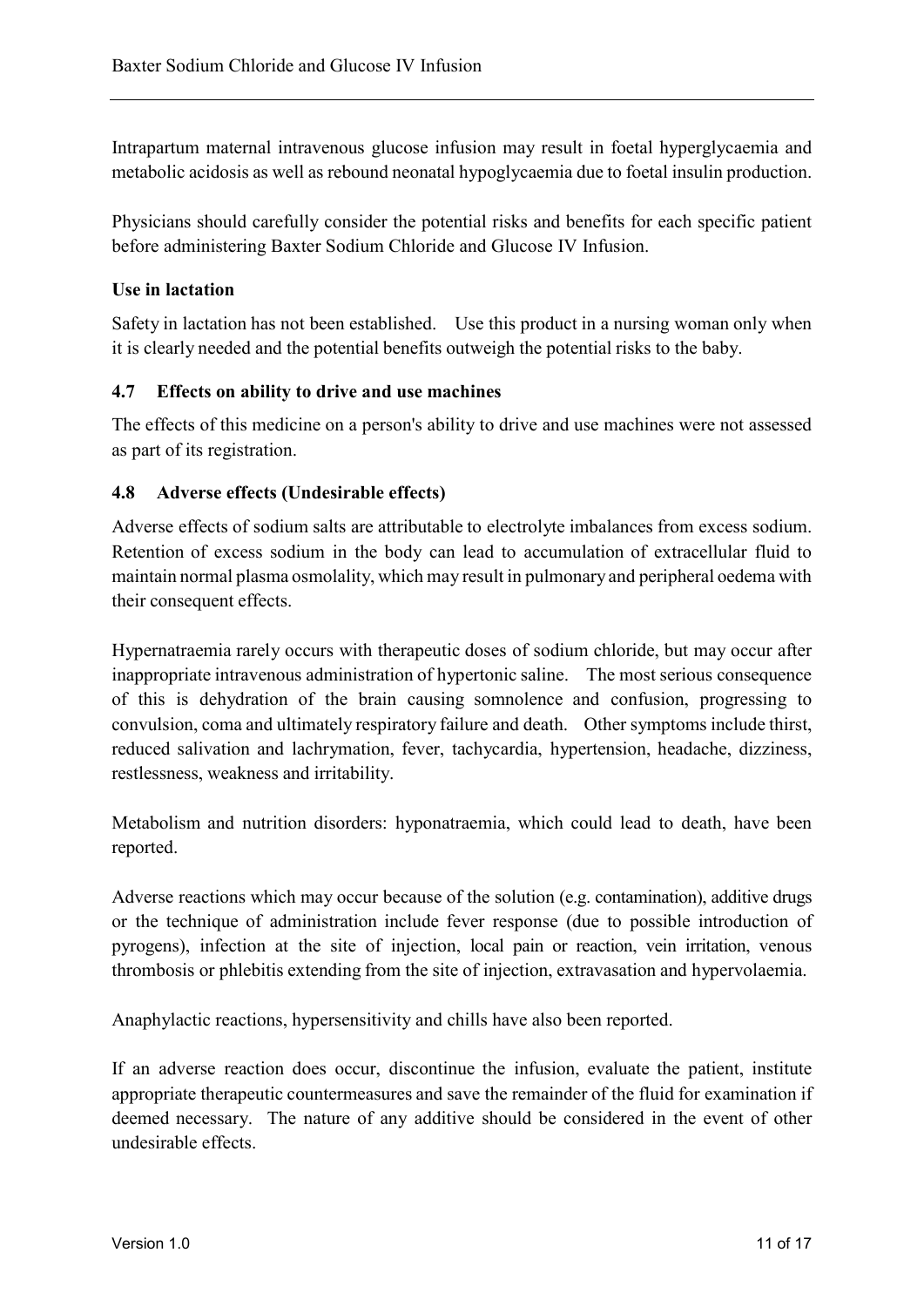#### **Post-marketing adverse reactions**

The following adverse reactions have been reported in the post-marketing experience, listed by MedDRA System Organ Class (SOC), then where feasible, by Preferred Term in order of severity.

- IMMUNE SYSTEM DISORDERS: hypersensitivity, anaphylactic reaction
- METABOLISM AND NUTRITION DISORDERS: hyponatraemia, hypernatraemia, hyperglycaemia
- VASCULAR DISORDERS: phlebitis
- SKIN AND SUBCUTANEOUS TISSUE DISORDERS: rash, pruritus
- GENERAL DISORDERS AND ADMINISTRATION SITE CONDITIONS: injection site reactions, such as infusion site pain, injection site vesicles, chills, pyrexia.

#### **Other adverse reactions (Class reactions)**

Other adverse reactions reported with other similar products include:

- hyponatraemia, which may be symptomatic
- hyponatraemic encephalopathy
- acidosis hyperchloraemic.

#### **Reporting suspected adverse effects**

Reporting suspected adverse reactions after registration of the medicinal product is important. It allows continued monitoring of the benefit-risk balance of the medicinal product. Healthcare professionals are asked to report any suspected adverse reactions at [www.tga.gov.au/reporting](http://www.tga.gov.au/reporting-problems)[problems.](http://www.tga.gov.au/reporting-problems)

#### **4.9 OVERDOSE**

Overdosage with Baxter Sodium Chloride and Glucose IV Infusion can cause:

- hyperglycaemia, adverse effects on water and electrolyte balance, and corresponding complications. For example, severe hyperglycaemia and severe dilutional hyponatraemia, and their complications can be fatal
- hyponatraemia, which can lead to CNS manifestations (including seizures, coma, cerebral oedema and death)
- hypernatraemia especially in patients with severe renal impairment. Retention of excess sodium when there is defective renal sodium excretion may result in pulmonary and peripheral oedema. The most serious effect of hypernatraemia is dehydration of the brain which causes somnolence and confusion progressing to convulsions, coma, respiratory failure and death. Other symptoms include thirst, reduced salivation and lacrimation, fever, tachycardia, headache, dizziness, restlessness, irritability and weakness
- fluid overload, which can lead to central and/or peripheral oedema.

Excessive administration of chloride salts may cause a loss of bicarbonate with an acidifying effect.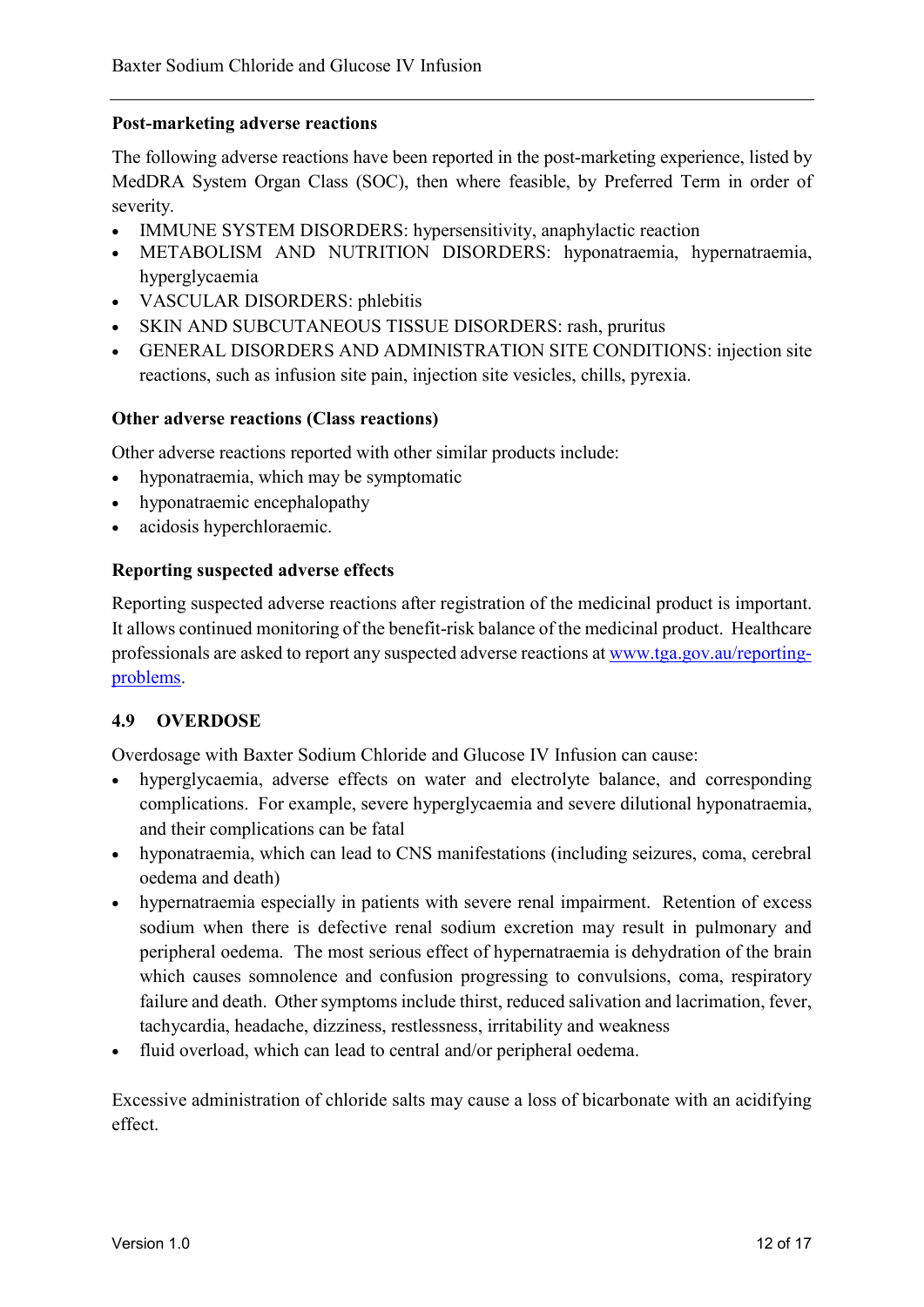Prolonged or rapid administration of large volumes of isotonic solutions may cause oedema or water intoxication. Prolonged or rapid administration of hypertonic solutions containing glucose may result in dehydration as a consequence of the induced hyperglycaemia.

When assessing an overdose, any additives in the solution must also be considered. Clinically significant overdose of Baxter Sodium Chloride and Glucose IV Infusion may therefore constitute a medical emergency. Interventions include discontinuation of Baxter Sodium Chloride and Glucose IV Infusion administration, dose reduction, administration of insulin and other measures as indicated for the specific clinical group.

For information on the management of overdose, contact the Poisons Information Centre on 13 11 26 (Australia).

## **5 PHARMACOLOGICAL PROPERTIES**

## **5.1 PHARMACODYNAMIC PROPERTIES**

### **Mechanism of action**

Glucose is readily metabolised into carbon dioxide and water, with a release of energy. As such, an administration of a glucose solution either by oral or parenteral route provides water for body hydration as well as energy (for conversion to kJ units, see Table 1 in Section 6.5 Nature and Contents of Container). In addition, it may reduce catabolic loss of nitrogen from the body and aid in prevention of depletion of liver glycogen. That is, in the absence of glucose, amino acids undergo deamination followed by oxidation in order to release energy.

Sodium isthe major cation of extracellularfluid and functions principally in the control of water distribution, fluid and electrolyte balance and osmotic pressure of body fluids. Chloride, the major extracellular anion, closely follows the physiological disposition of the sodium cation in maintenance of acid-base balance, isotonicity and electrodynamic characteristic of the cells.

Thus, Baxter Sodium Chloride and Glucose IV Infusion has a value as a source of water, electrolytes and energy.

#### **Clinical trials**

No data available.

## **5.2 PHARMACOKINETIC PROPERTIES**

As Baxter Sodium Chloride and Glucose IV Infusion is directly administered to the systemic circulation by infusion, the bioavailability (absorption) of the active components is complete (100%). Excess sodium is predominantly excreted by the kidney, with small amounts lost in faeces and sweat.

## **5.3 PRECLINICAL SAFETY DATA**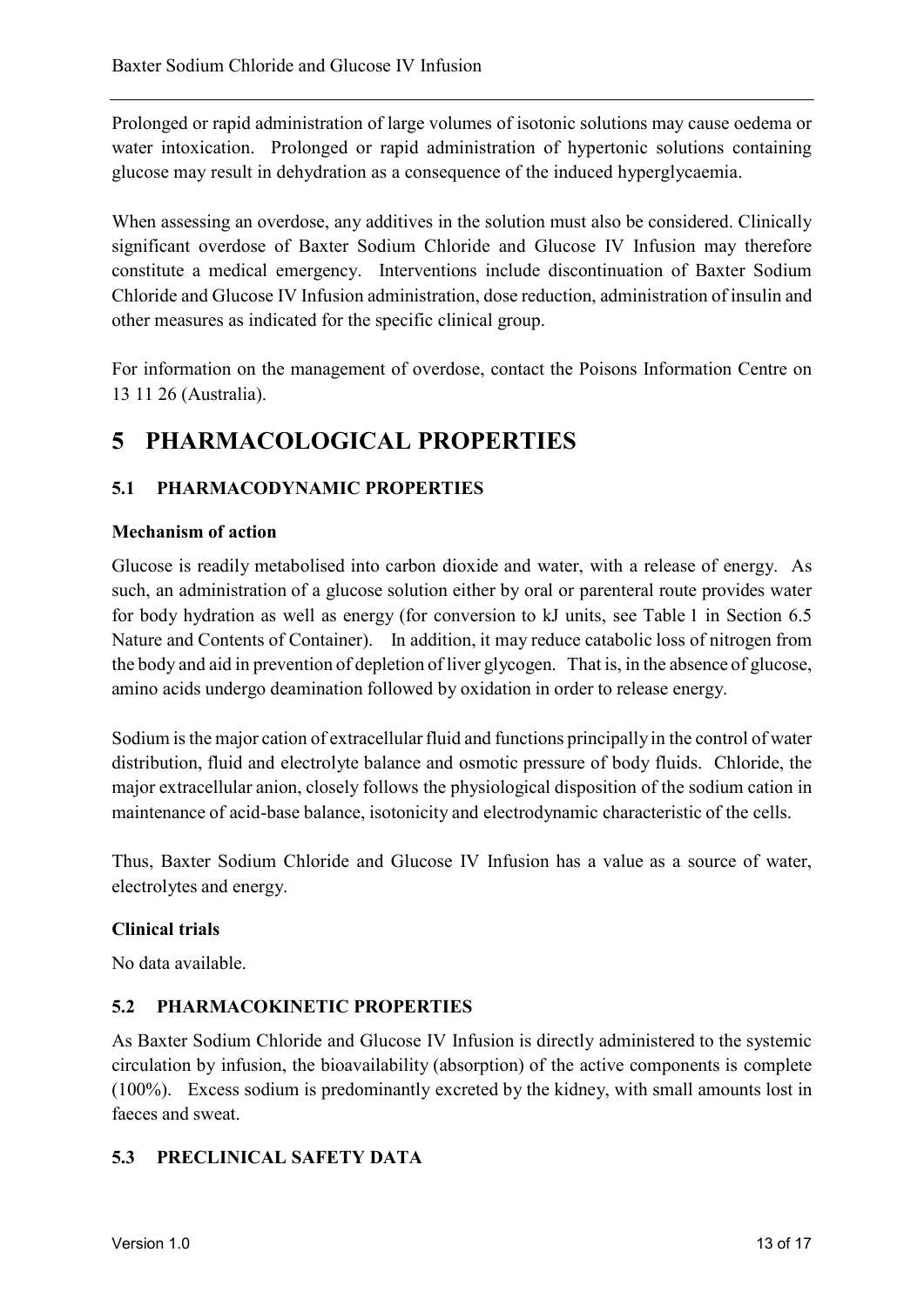### **Genotoxicity**

The active ingredients glucose and sodium chloride are not carcinogenic or mutagenic. They are basic constituents in all living cells.

#### **Carcinogenicity**

The active ingredients glucose and sodium chloride are not carcinogenic or mutagenic. They are basic constituents in all living cells.

## **6 PHARMACEUTICAL PARTICULARS**

### **6.1 LIST OF EXCIPIENTS**

Water for Injections Hydrochloric acid may be used for pH adjustment.

### **6.2 INCOMPATIBILITIES**

Check relevant literature for additive, solution and container compatibility prior to use. Those additives known to be incompatible should not be used. (see Section 4.2 Dose and Method of Administration and Section 4.5 Interactions with Other Medicines and Other Forms of Interactions).

#### **6.3 SHELF LIFE**

In Australia, information on the shelf life can be found on the public summary of the Australian Register of Therapeutic Goods (ARTG). The expiry date can be found on the packaging.

#### **6.4 SPECIAL PRECAUTIONS FOR STORAGE**

Store below 30°C. Do not freeze.

#### **6.5 NATURE AND CONTENTS OF CONTAINER**

Baxter Sodium Chloride and Glucose IV Infusion solution are supplied in VIAFLEX plastic bags.

| Code No.  | <b>Product</b>                   | Osmolarity <sup><math>\alpha</math></sup><br>(mOsmol/L) | <b>ARTG</b> | Pack Size*<br>mL |
|-----------|----------------------------------|---------------------------------------------------------|-------------|------------------|
| AHB1023   | Sodium Chloride 0.45% and        |                                                         |             |                  |
|           | Glucose 2.5% IV Infusion, 500 mL | 294                                                     | 19495       | 500              |
|           | [209 kJ / 500 mL]                |                                                         |             |                  |
| AHB1033** | Sodium Chloride 0.3% and         |                                                         |             |                  |
|           | Glucose 3.3% IV Infusion, 500 mL | 288                                                     | 19498       | 500              |
|           | [276 kJ / 500 mL]                |                                                         |             |                  |

#### **Table 1: Baxter Sodium Chloride and Glucose IV Infusion preparations**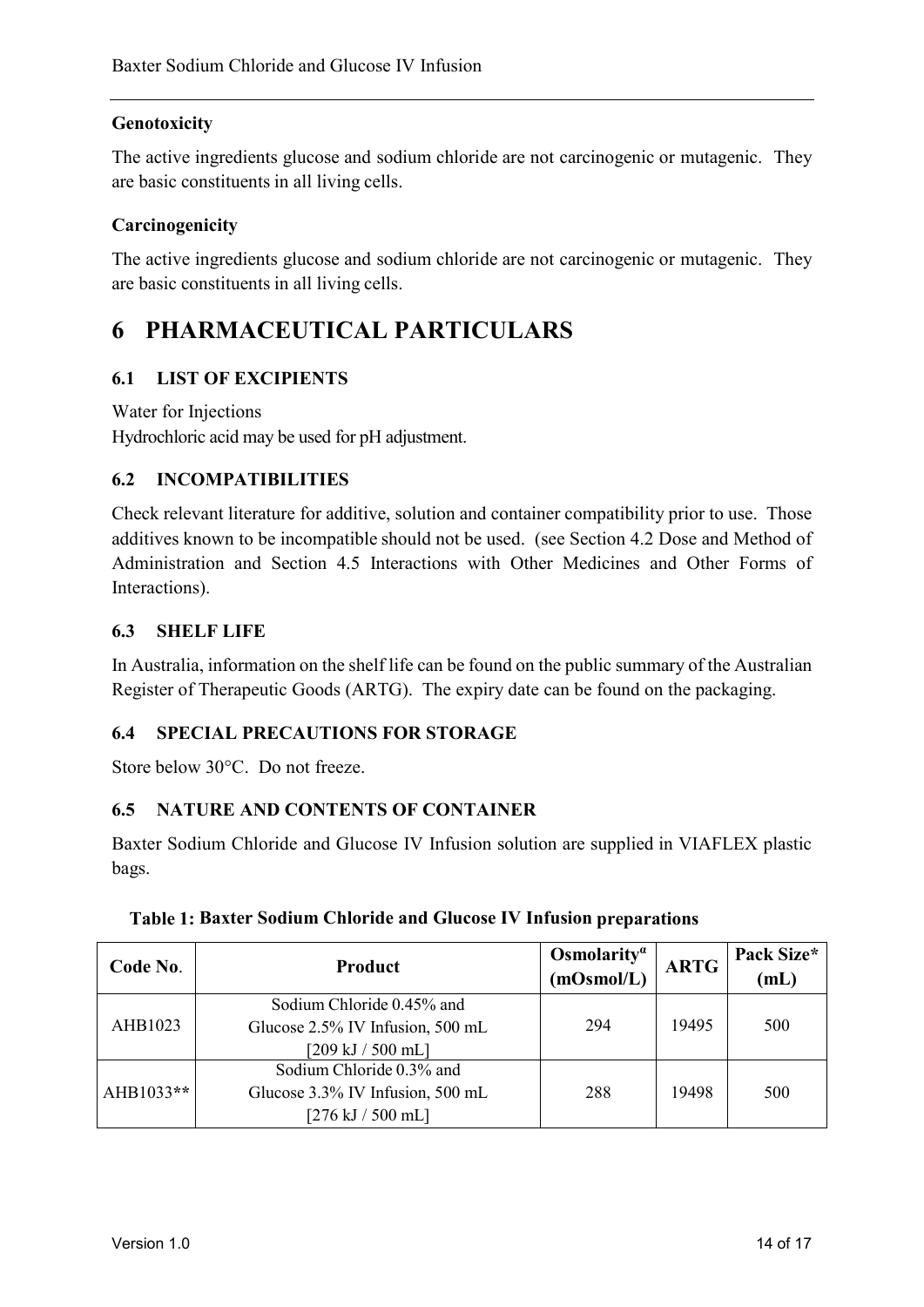#### Baxter Sodium Chloride and Glucose IV Infusion

| AHB1034 | Sodium Chloride 0.3% and<br>Glucose 3.3% IV Infusion, 1000 mL<br>$[551 \mathrm{kJ}/\mathrm{L}]$        | 285 | 48522  | 1000 |
|---------|--------------------------------------------------------------------------------------------------------|-----|--------|------|
| AHB1243 | Sodium Chloride 0.225% and<br>Glucose 3.75% IV Infusion, 500 mL<br>$[313 \text{ kJ} / 500 \text{ mL}]$ | 284 | 19499  | 500  |
| AHB1253 | Sodium Chloride 0.18% and<br>Glucose 4% IV Infusion, 500 mL<br>$[334 \mathrm{kJ} / 500 \mathrm{mL}]$   | 282 | 19501  | 500  |
| AHB1254 | Sodium Chloride 0.18% and<br>Glucose 4% IV Infusion, 1000 mL<br>$[668 \text{ kJ} / \text{L}]$          | 284 | 48523  | 1000 |
| AHB1064 | Sodium Chloride 0.9% and<br>Glucose 5% IV Infusion, 1000 mL<br>$[835 \mathrm{kJ} / \mathrm{L}]$        | 586 | 19502  | 1000 |
| AHB6028 | Sodium Chloride 0.45% and<br>Glucose 5% IV Infusion, 1000 mL<br>$[835 \mathrm{kJ} / \mathrm{L}]$       | 432 | 228198 | 1000 |
| AHB2026 | Sodium Chloride 0.22% and<br>Glucose 10% IV Infusion, 500 mL<br>$[835 \text{ kJ} / 500 \text{ mL}]$    | 630 | 82805  | 500  |

<sup>α</sup> Osmolarities(mOsmol/L) are calculated figures which equate to the approximate Osmolalities (mOsmol/kg); AHB6028, AHB1064 and AHB2026 are hypertonic solutions as indicated by the osmolarities of 432 mOsmol/L, 586mOsmol/L and 630 mOsmol/L respectively.

1 gram of glucose provides 16.7 kiloJoules (kJ) of energy

**\****Not all packs are marketed*

*\*\*Product discontinued*

**Package size:** 500 mL, 1000 mL

#### **6.6 SPECIAL PRECAUTIONS FOR DISPOSAL**

Any unused product or waste material should be disposed of in accordance with local requirements.

#### **6.7 Physicochemical properties**

#### **Chemical structure and CAS number**

Sodium chloride

*Molecular formula*: NaCl *Molecular Weight*: 58.44 *CAS No.*: 7647-14-5 *Appearance*: colourless or white crystal *Solubility*: freely soluble in water and practically insoluble in anhydrous ethanol

Glucose (*D*-(+)glucopyranose)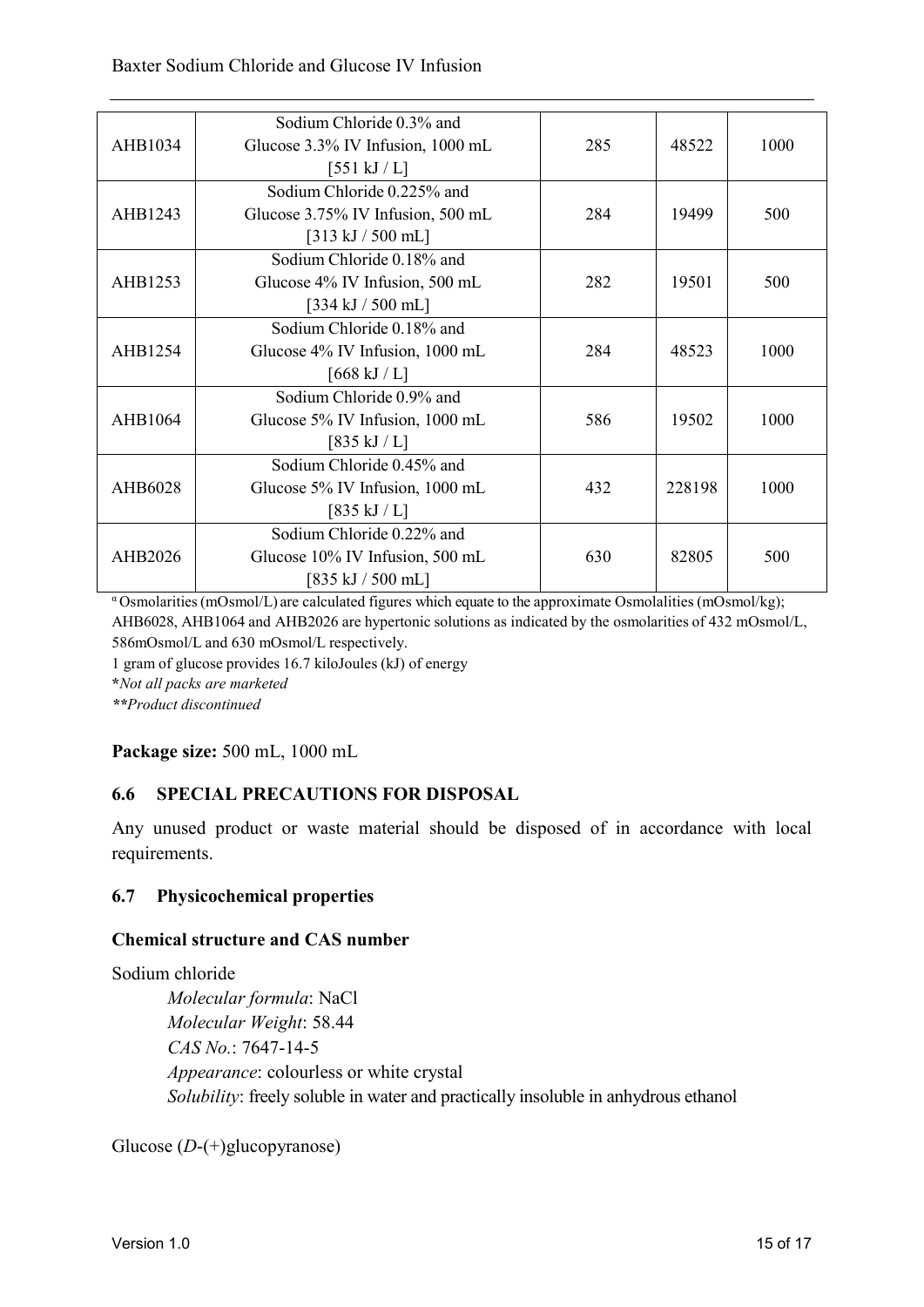$$
\begin{array}{c}\n\hline\n\end{array}
$$
\n
$$
\begin{array}{c}\n\hline\n\end{array}
$$
\n
$$
\begin{array}{c}\n\hline\n\end{array}
$$
\n
$$
\begin{array}{c}\n\hline\n\end{array}
$$
\nand epimer at C<sup>\*</sup>

*Molecular formula*: C<sub>6</sub>H<sub>12</sub>O<sub>6</sub> *Molecular Weight*: 180.2 *CAS No.*: 50-99-7 *Appearance*: a white or almost white, crystalline powder *Solubility*: freely soluble in water, sparingly soluble in ethanol (96%)

## **7 MEDICINE SCHEDULE (POISONS STANDARD)**

Not scheduled

## **8 SPONSOR**

Baxter Healthcare Pty Ltd 1 Baxter Drive OLD TOONGABBIE NSW 2146 AUSTRALIA

## **9 DATE OF FIRST APPROVAL**

30 September 1991 AUST R 19495, 19498, 19499, 19501 and 19502

21 April 1994 AUST R 48522 and 48523

18 July 2002 AUST R 82805

20 April 2016 AUST R 228198

## **10 DATE OF REVISION**

29 July 2019

### **Summary table of changes**

| <b>Section</b><br><b>Changed</b> | <b>Summary of new information</b> |
|----------------------------------|-----------------------------------|
| 2, 4.2, 4.4                      | Minor editorial changes           |
| 4.2, 4.4, 4.5,<br>4.8            | Safety related changes            |